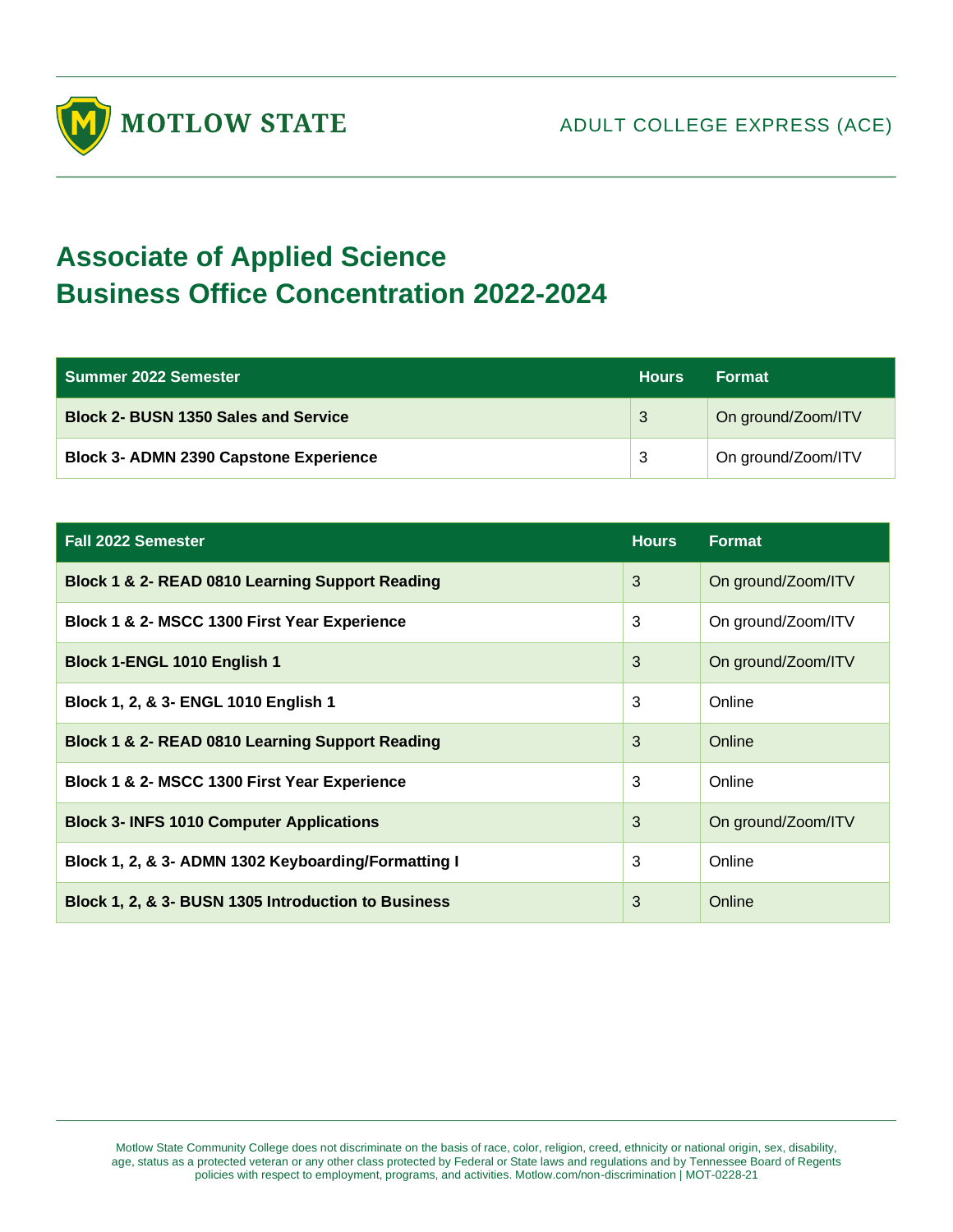

| <b>Spring 2023 Semester</b>                               | <b>Hours</b> | <b>Format</b>      |
|-----------------------------------------------------------|--------------|--------------------|
| <b>Block 1 &amp;2- ENGL 0810 Learning Support Writing</b> | 3            | On ground/Zoom/ITV |
| Block 1 & 2- ENGL 1010 English Composition I              | 3            | On ground/Zoom/ITV |
| <b>Block 3- COMM 2025 Fundamentals of Communication</b>   | 3            | On ground/Zoom/ITV |
| Block 1 & 2- MSCC 1300 First Year Experience              | 3            | On ground/Zoom/ITV |
| Block 1, 2, & 3- ADMN 1311 Word Processing I              | 3            | On ground/Zoom/ITV |
| Block 1, 2, & 3- BUSN 1310 Business Communications        | 3            | On ground/Zoom/ITV |

| <b>Summer 2023 Semester</b>                             | <b>Hours</b> | <b>Format</b>                 |
|---------------------------------------------------------|--------------|-------------------------------|
| <b>Block 1- BUSN 2330 Principles of Management</b>      | 3            | On ground/Zoom/ITV,<br>Online |
| <b>Block 2- ACCT 1010 Accounting 1</b>                  | 3            | On ground/Zoom/ITV            |
| Block 2 & 3- THEA 1030, MUS 1030 or ART 1035            | 3            | Online                        |
| <b>Block 3- BUSN 2370 Legal Environment of Business</b> | 3            | On ground/Zoom/ITV            |

| <b>Fall 2023 Semester</b>                          | <b>Hours</b> | <b>Format</b>      |
|----------------------------------------------------|--------------|--------------------|
| <b>Block 1- MATH 1010 Math for General Studies</b> | 3            | On ground/Zoom/ITV |
| <b>Block 2- BUSN 1320 Business Calculations</b>    | 3            | On ground/Zoom/ITV |
| <b>Block 3- ADMN 1308 Office Procedures</b>        | 3            | On ground/Zoom/ITV |

Motlow State Community College does not discriminate on the basis of race, color, religion, creed, ethnicity or national origin, sex, disability, age, status as a protected veteran or any other class protected by Federal or State laws and regulations and by Tennessee Board of Regents policies with respect to employment, programs, and activities. Motlow.com/non-discrimination | MOT-0228-21